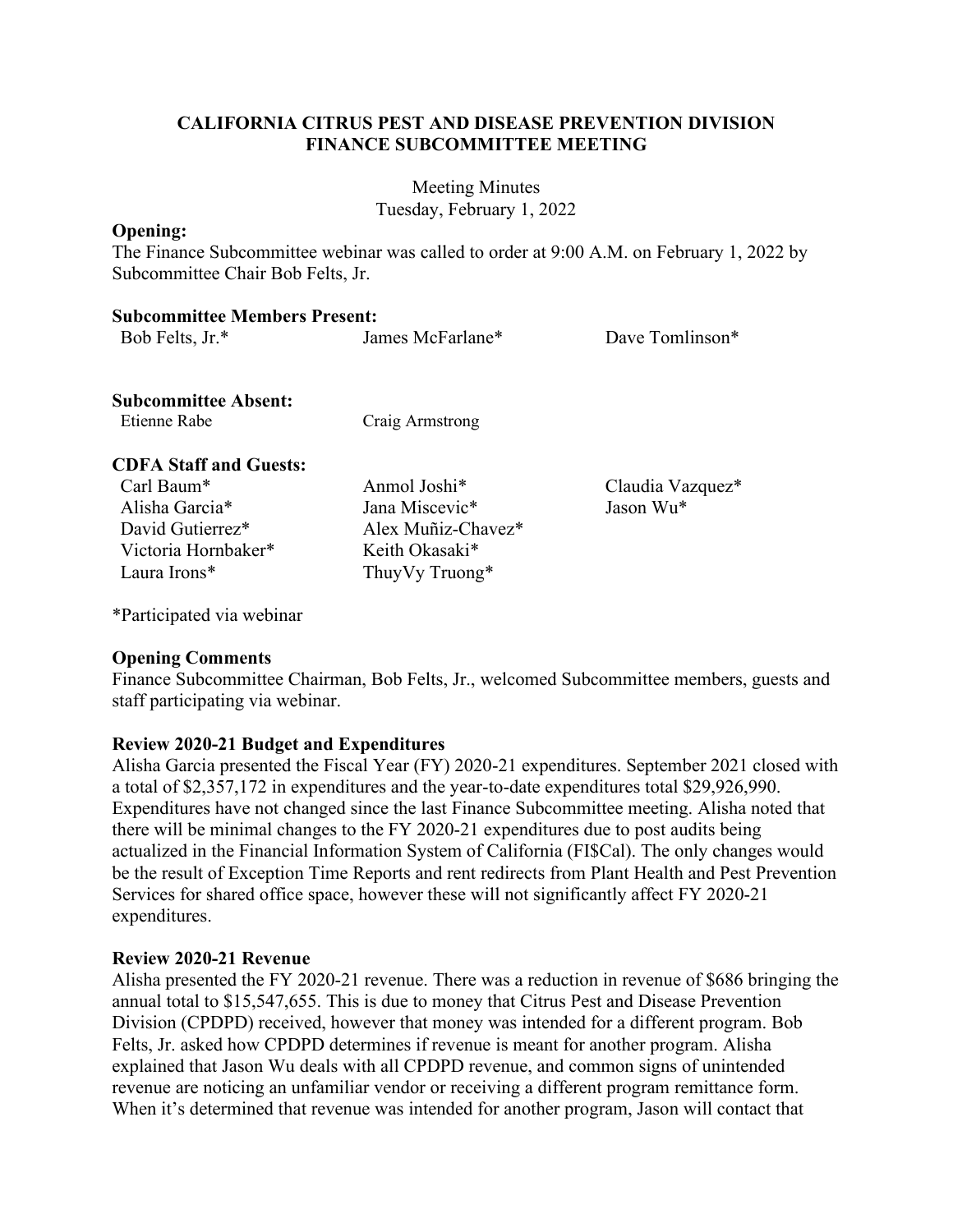Services Branch (FSB) to get an idea of where they are in the process. Alisha mentioned that the program and get the revenue redirected. Bob asked about the status of CPDPD's P.O. Box. Carl added that he will follow up with the California Department of Food & Agriculture Financial \$15,547,655 in revenue converts to approximately 194,345,687 cartons that CPDPD received in FY 2020-21.

# **Review 2021-22 Budget and Expenditures**

 meeting, the increase in December 2021 expenditures is due to office and field supplies, as well expenditures for the Outreach Budget. Alisha explained that it was due to unrealized invoices that were disencumbered. Bob also asked why the expenditures were so high for the asked about the \$3,208,472 increase in year-to-date expenditures from FY 2020-21. Alisha Alisha presented the FY 2021-22 expenditures. November and December 2021 are closed in FI\$Cal, which means the totals are up to date through December 2021. November 2021 closed out \$3,287,542 in expenditures and December 2021 closed out \$3,179,224. From the previous as staff salaries and benefits. Expenditures have increased by \$3,442,269 from the January 4, 2021 meeting bringing the year-to-date total to \$8,710,916. Bob inquired about the reduction in expenditures from the prior month for the Southern Treatment budget. Alisha answered that there were expenditures allocated to the Southern Treatment budget that were intended for Border Treatment budget and Southern Survey budget. Bob also asked about the reduction in Administration budget for one month at \$1,187,502. Alisha answered that it is due to the actualization of staff salaries. James McFarlane requested to add a column for prior year expenditures so that it is easy to see where each budget stands compared to prior years. James answered that the FSB has been better about catching up on processing invoices, so they are more up to date this FY than last FY.

## **Review 2021-22 Revenue**

 what the year-to-date total was at this time last year. Alisha answered that the prior year year-to-Alisha presented the FY 2021-22 revenue. For December 2021 and January 2022, CPDPD received \$1,220,369 in revenue bringing the year-to-date revenue total to \$1,641,590. Bob asked date total this time last year was \$2,880,776. The differences from this year to prior year year-todate is due to the assessment rate change from eight cents (\$0.08) to seven cents (\$0.07). Bob added that this year's crops have been smaller, which could also be a factor to the difference. Alisha confirmed that the year-to-date total of cartons for FY 2021-22 is 23,451,285, which is significantly lower than the prior year-to-date total of 36,009,712 cartons. CPDPD is projecting to collect 184,450,000 cartons by the end of FY 2021-22. Dave Tomlinson stated that he is comfortable with the projections presented but as the year proceeds, CPDPD may not reach the projected number of cartons.

# **Moving Committee Fiscal Year to State Fiscal Year**

Victoria explained that since the Finance Subcommittee decided to move its expenditures from the Federal FY to the State FY, CPDPD must get ready to prepare a new budget for the new FY starting July 1, 2022. CPDPD will present a new budget to the Finance Subcommittee in March with hopes to approve and present to the Full Committee in April.